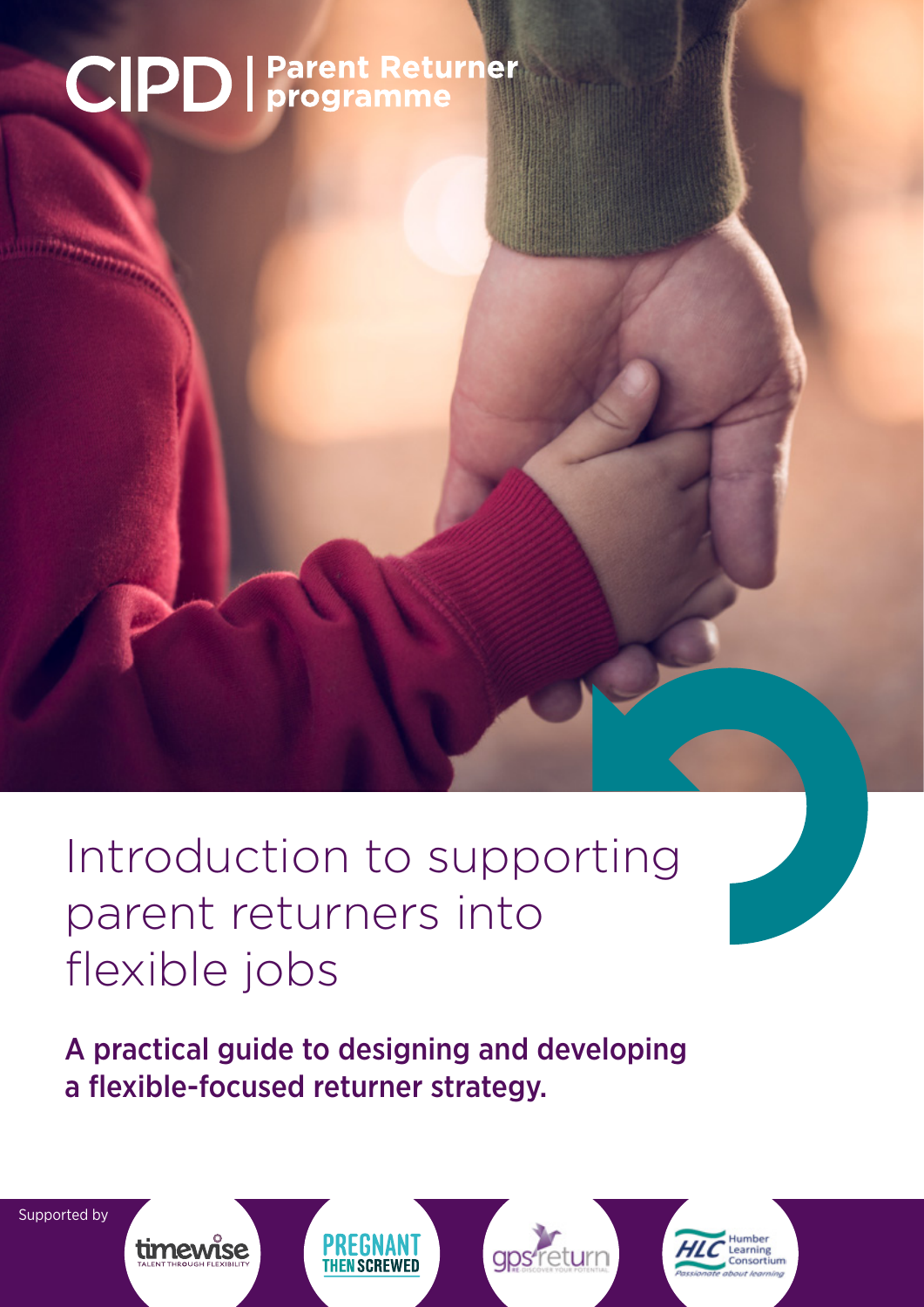# Introduction to supporting parent returners into flexible jobs

A practical guide to designing and developing a flexible-focused returner strategy.

### Contents

| Introduction                                            | 2               |  |
|---------------------------------------------------------|-----------------|--|
| Why should you recruit returners?                       | 3               |  |
| What do returners want?                                 | 4               |  |
| Why flexibility is important, and how to build it in    | 5               |  |
| A five-step checklist for designing roles for returners | 7               |  |
| Attracting and recruiting talented candidates           | 8               |  |
| Supporting your returners to succeed                    | 9               |  |
| Creating a flexible culture within your teams           | 10              |  |
| Conclusion                                              | 10 <sup>°</sup> |  |
| <b>Additional resources</b>                             | 11              |  |
|                                                         |                 |  |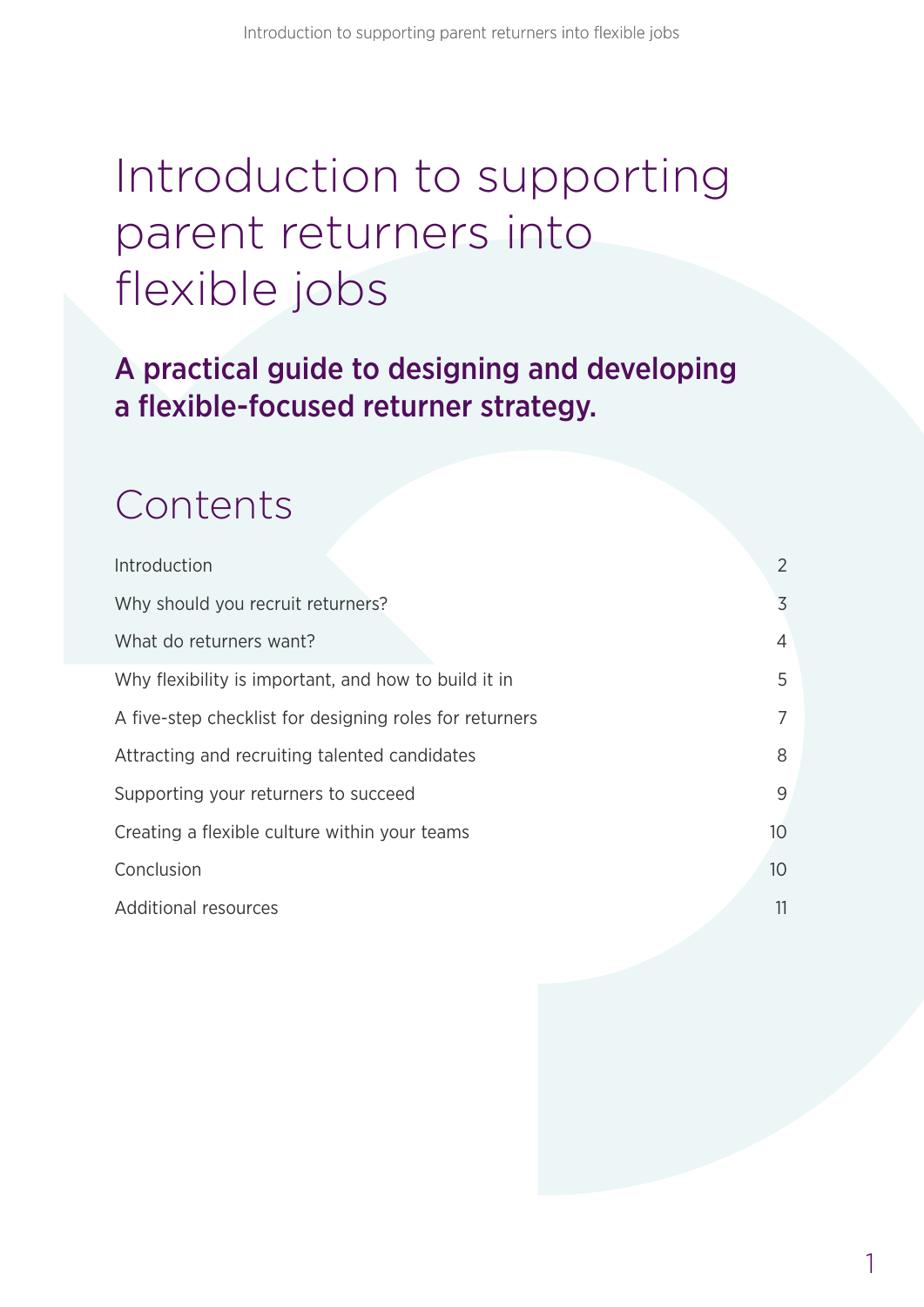### Introduction

There is a growing recognition of the value that experienced, returning employees can add to a business. Known as 'returners' for short, these are people who have had a career break, usually of at least two years, and are looking to get back into the workplace.

Many returners are women who have taken time out of employment for caring reasons. They may be economically inactive, or working in low-paid, temporary or freelance roles. Others have taken a break for health or personal reasons. But whatever the factors leading up to their break, they are likely to be experienced individuals who are motivated by the opportunity to return to work.

Increasingly men are taking, or wanting to take, parental leave and are faced with the same obstacles of finding work that is compatible with caring responsibilities and family life.

This guide aims to help you start tapping into this valuable group of people. It focuses on creating a clear attraction strategy, the right induction support and properly flexible roles, to encourage returners into your organisation and support their transition back into work. This will give them what they need to hit the ground running and start delivering for your business.

**Over half a million** professional women are on an extended career break for caring reasons in the UK.

(Source: PWC/Women Returners/30% Club 2016)

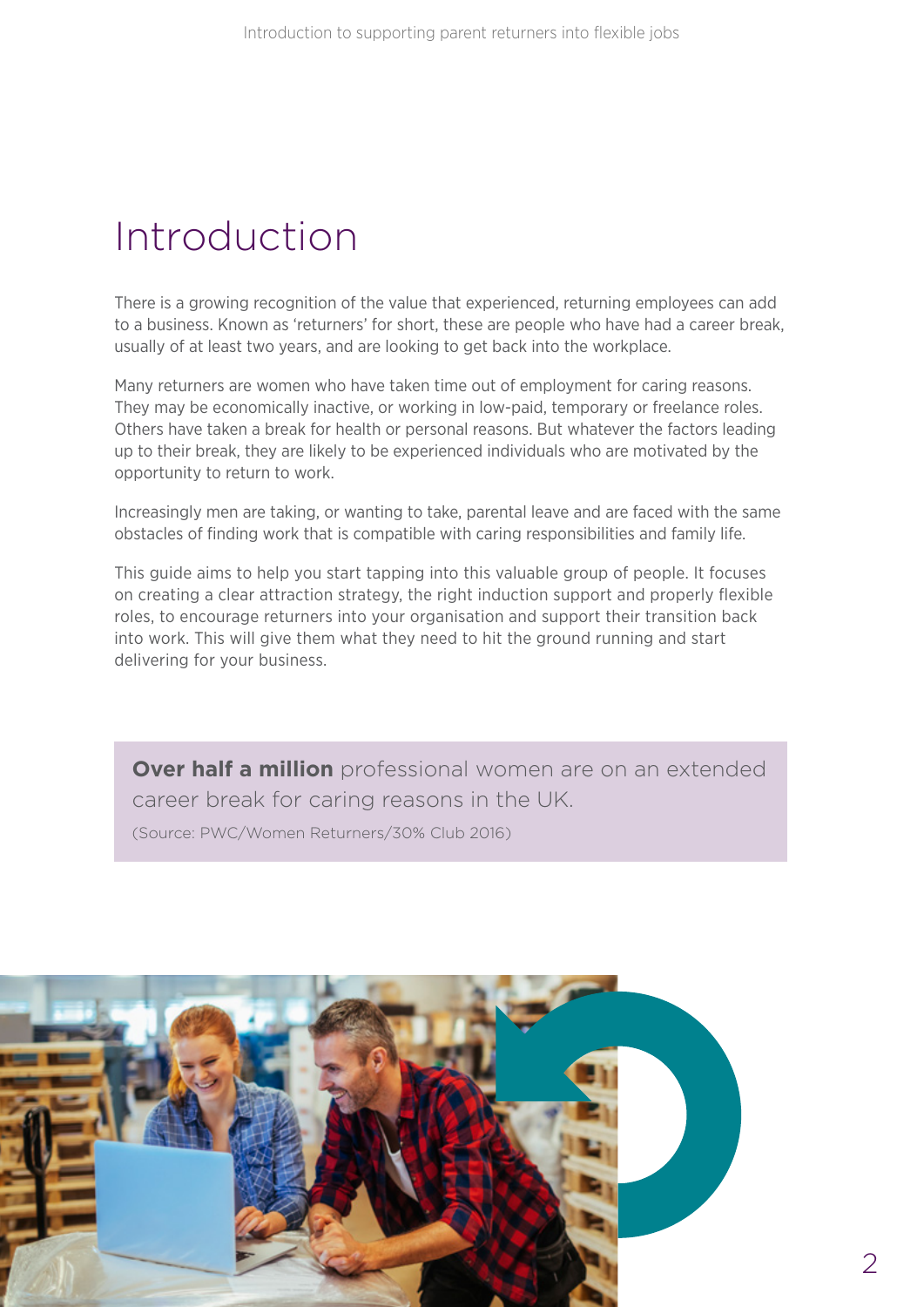### Why should you recruit returners?

It's easy to see why returners might be keen to get back into work, but employers also stand to gain a great deal from recruiting them. Here's a summary of the business case.

#### **• Accessing a wider talent pool**

By targeting returners, employers will get access to a group of people with valuable experience and expertise that they might otherwise miss out on.

#### **• Overcoming skills shortages**

With many employers and sectors struggling to recruit people with specific skills or the capacity to develop them quickly, returner campaigns can offer an effective solution.

#### **• Supporting inclusion and diversity at all levels**

Targeting returners can help increase the number of experienced women within and across an organisation. This can support gender and age diversity, and create role models for those coming up behind. This also includes fathers who want, or have to, combine work and family commitments.

#### **• Tackling the gender pay gap**

The increased presence of women in senior roles is an important factor in closing the gender pay gap.

#### **• Enhancing internal and external reputation**

Being seen to encourage and support returners sends a clear message to your own employees and the market that you are a supportive employer. This will, in turn, aid recruitment and retention.

There is also a clear benefit to society as a whole in creating more opportunities for people who might otherwise struggle to re-enter paid employment.

Fully addressing the career break penalty for female professionals could increase the UK economic output by £1.7 billion.

(Source: PWC/Women Returners/30% Club 2016)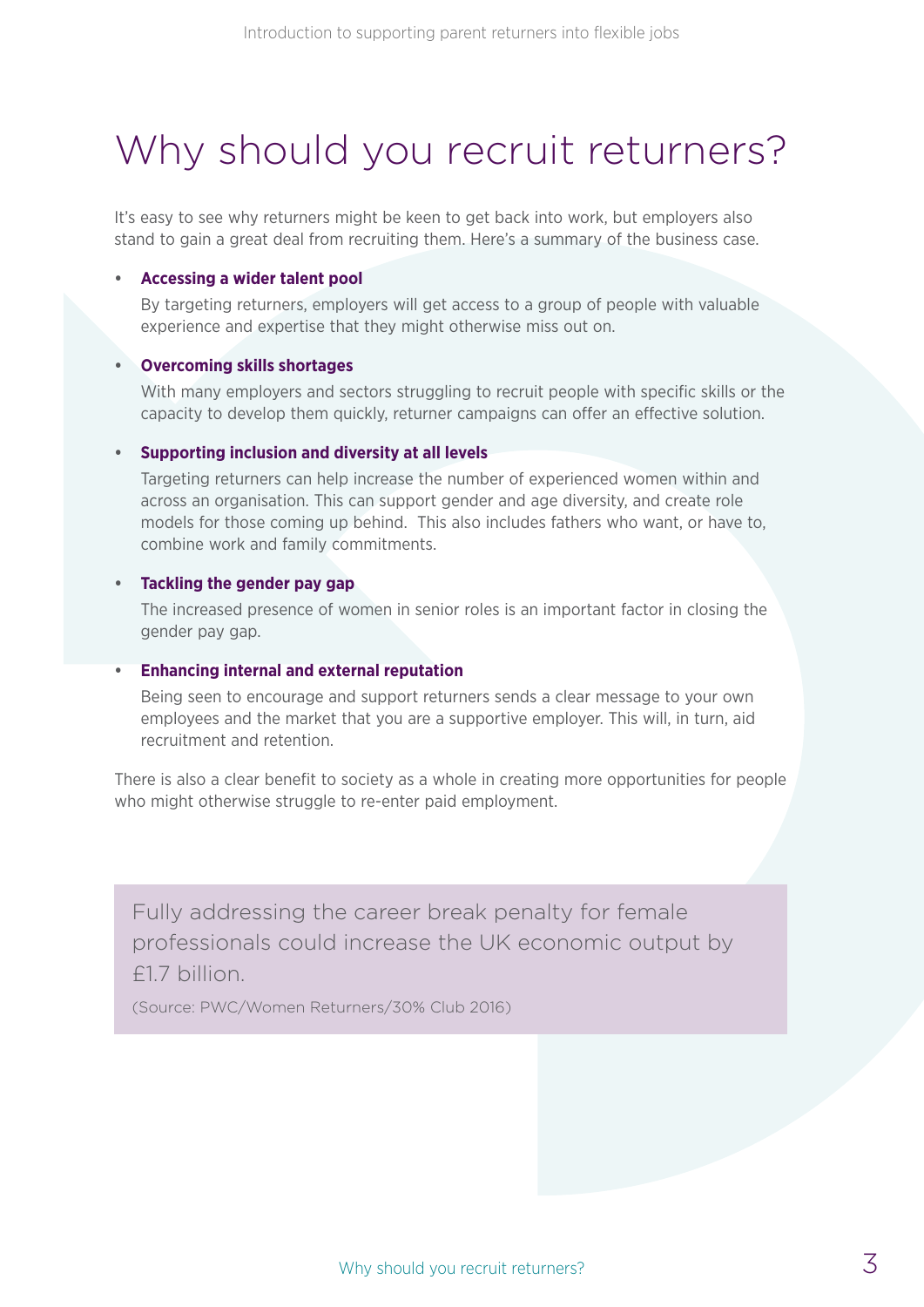

### What do returners want?

Understanding what returning employees want and need will help you design an approach that works in practice.

#### **Internal factors**

These relate to psychological health, financial security and social status:

- Financial reward, ideally in keeping with the returner's skills and experience
- A sense of identity and purpose
- Fulfilment of personal and professional ambitions
- Social interaction

#### **External factors**

These relate to the characteristics of the role and the working environment:

- Training and development opportunities to refresh skills and learn new ones
- Support to re-integrate into the working environment and build confidence
- Built-in flexibility, allowing a better balance between work and other responsibilities
- Opportunities for progression whilst working flexibly

**Parent returners** will have extra considerations, specific to their circumstances, such as:

- The need to balance income with childcare costs
- Additional flexibility that works with the needs of their family (such as school pick-ups or the long summer holiday)

As flexibility is such a critical element of attracting returners, we have covered it in more detail in the next section.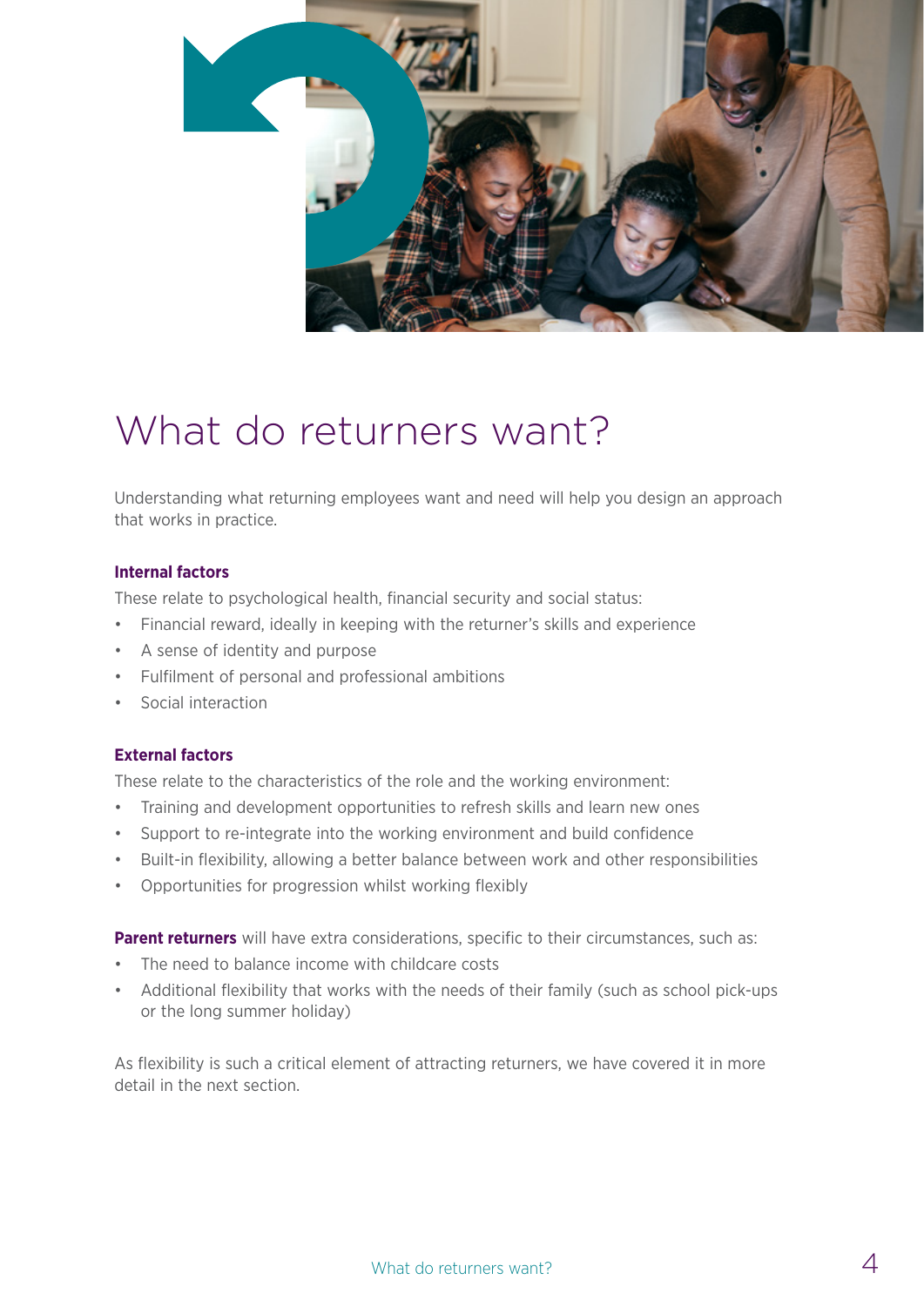### Why flexibility is important, and how to build it in

Many of the reasons why people take a career break, such as caring responsibilities or health issues, also make it likely that returners need flexibility. A Timewise survey of potential women returners<sup>1</sup> backs this up, with 70% saying they would want a flexible job, compared to only 13% who would want a full-time job.

It is therefore critical to make sure you are clear on the types of flexibility you can offer when seeking to attract returners. Here are three steps you should take.

### **Step 1 – Assess your level of flexibility**

Consider where your organisation is in terms of flexible working. Then build on this to evaluate what you're doing well, and what you might need to change, before you start advertising.

This will include:

- Looking at your existing policies and how they are interpreted by HR, leaders and managers
- Looking at teams in which flexible working works well, and identifying what they are doing right
- Looking at teams in which flexible working is less successful, and identifying the reasons why



1 https://timewise.co.uk/wp-content/uploads/2014/02/What\_women\_returners\_want.pdf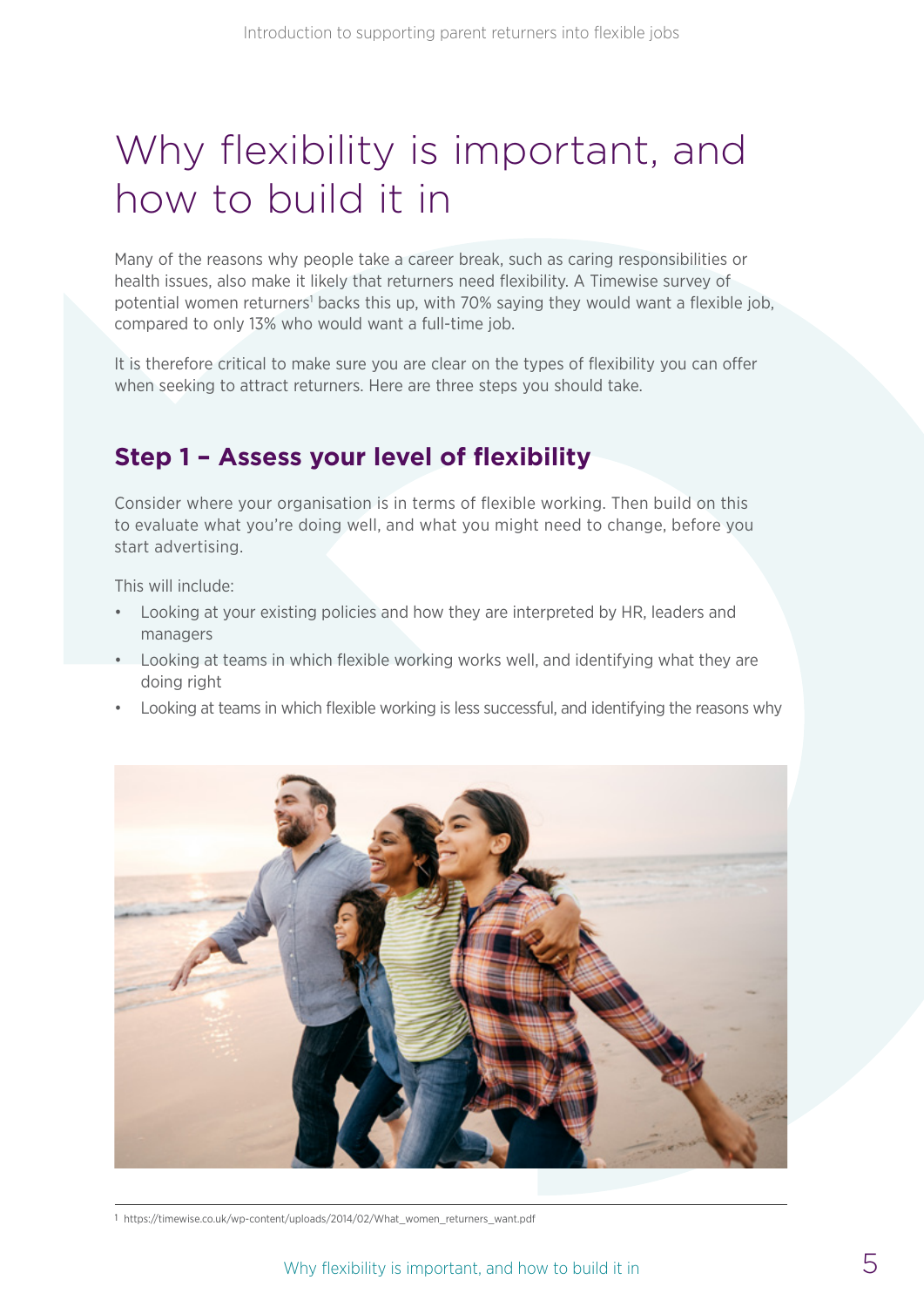### **Step 2 – Design flexibility into returner roles**

Work with managers to:

- **Consider WHERE the returner needs to be based.** Can some of the work be done from home, in different offices or at a different location?
- **Consider WHEN the returner needs to work.** Is there scope for late starts or early finishes? Can the work be compressed into four days, or be done on a term-time only basis?
- **Consider HOW MUCH the returner needs to work.** Is there scope for the role to be done part-time? Is it possible to incorporate some unpaid leave during quiet periods?

You will also need to think through what you are prepared to offer on an informal basis (such as changes to start and finish times, or occasional home working) and on a formal basis (such as part-time, or annualised hours).

### **Step 3 – Be explicit about flexibility when you recruit**

You are more likely to attract good numbers of high-calibre candidates if you are open about the flexibility you are offering. You should:

- Make sure you state on your advertisements that your roles are open to flexibility
- Consider advertising on a flexible jobs board such as Timewise Jobs and GPS Return
- Create space within the interview process to discuss flexible working

We've included more detail about attracting the right candidates in a later section.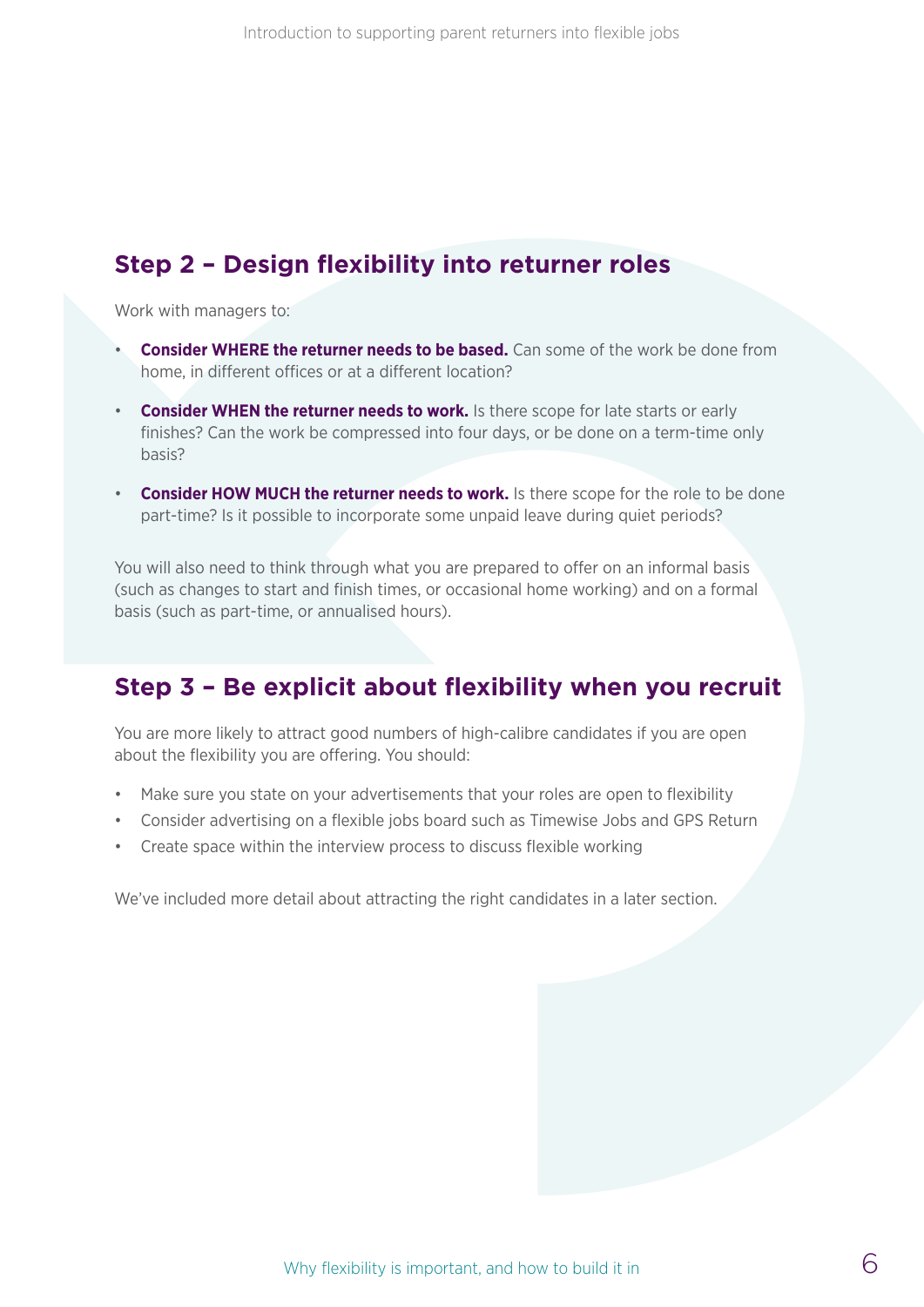### A five-step checklist for designing roles for returners

Working through these steps will help you design an approach that works as well for your business as it does for the returners themselves.

#### **1 Define the business need**

Start by working with senior and middle management to identify how recruiting returners will support your strategic people objectives. This will allow you to define specific targets and agree how you will measure success.

#### **2 Scope out the role or roles**

Consider what the role will involve and what support and training you can offer. Make sure you build flexibility into both the individual role and the training which supports it.

#### **3 Agree pay and conditions**

If you want to attract high-calibre candidates, make sure the salary level and conditions of employment reflect the scope of the role and of potential applicants' skills and experience.

#### **4 Factor in performance management**

Work with HR and line managers to decide how to evaluate your returner or returners' performance. Your existing performance standards and indicators can be a starting point, but make sure you adapt them to acknowledge the potential time needed to get up to speed, and to take flexibility into account.

#### **5 Plan your evaluation**

Finally, remember to build in how you will assess the impact of your approach. Success factors could include:

- whether the line managers were fully on board with taking returners
- the number and calibre of successful applicants
- whether the returners had a positive experience of being recruited
- how many of the returners remain in the organisation after 12 months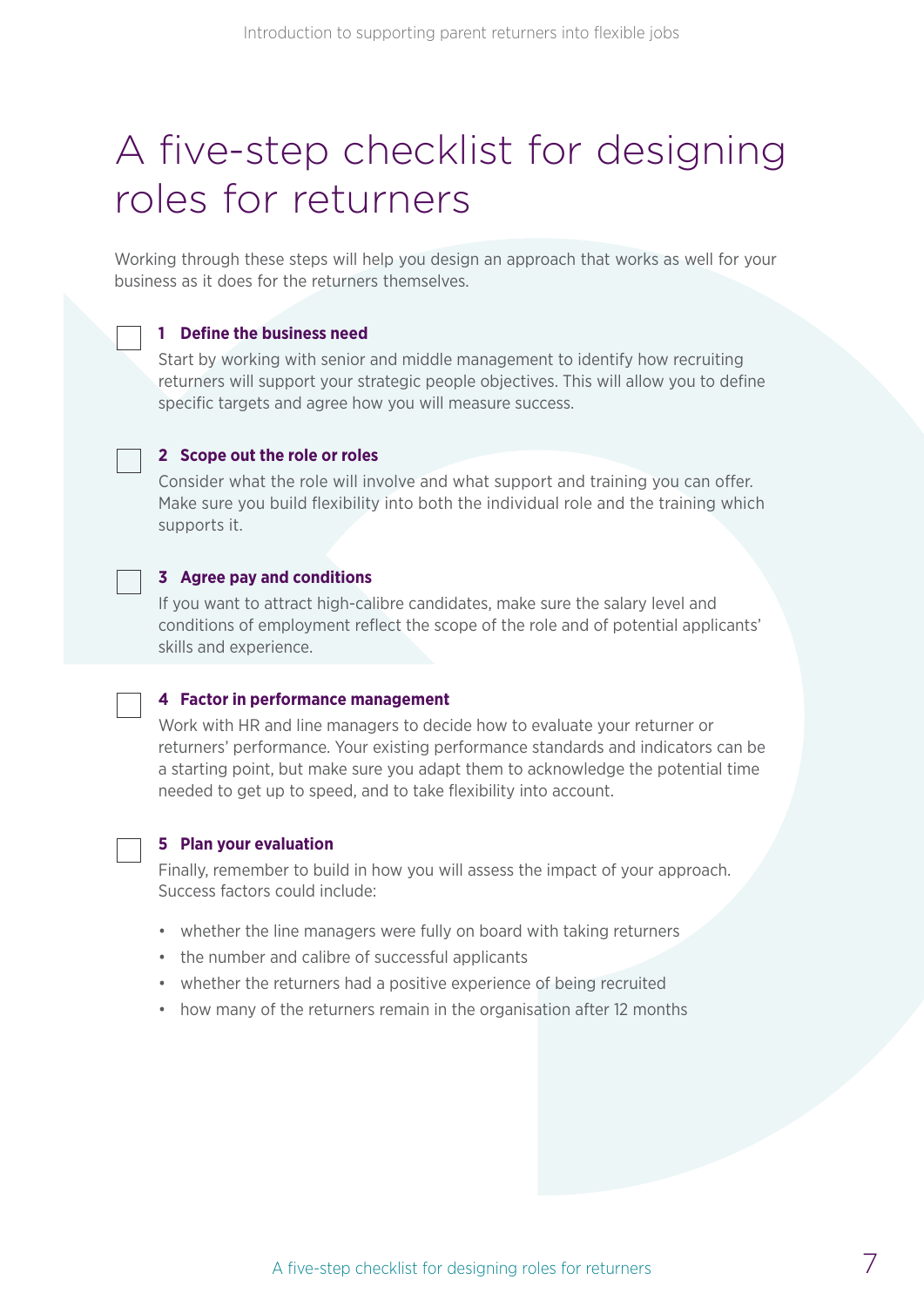

### Attracting and recruiting talented candidates

Once you have identified the roles and support you can offer, you need to make sure you attract and recruit returners with excellent potential. Here are some suggested approaches.

#### **When you're marketing your roles:**

- Highlight the scope for flexibility and be clear that you are happy to discuss it. Be clear it is open to both mothers and fathers.
- Share details of your inclusive culture, as well as relevant benefits like parental leave.
- Encourage your current staff to spread the word and recommend potential candidates.
- Use social media as well as your company website to promote the opportunities.

Returners can be harder to reach than other candidates, but there are specialist organisations who you can work with, such as GPS Return and Women Returners, who have extensive experience and networks. You may also want to consider advertising on flexibly-focused job boards, such as Timewise Jobs.

#### **When you're interviewing and assessing candidates:**

- Make sure all interviewers are provided with specific guidance on interviewing returners (such as how to talk about their career break).
- Be open about which skills are required for the role, so candidates understand what is needed up front and what can be learnt on the job.
- Discuss the options for flexibility within the roles, so candidates are clear that it will not hold them back.
- Provide opportunities for candidates to talk about what they have learned during their career break, as well as their previous employment experience.
- Ask questions which reveal character traits such as an appetite for learning, determination and motivation.
- If you decide to include assessments, base them on testing aptitude and skills rather than experience, and make sure candidates have sufficient time to prepare.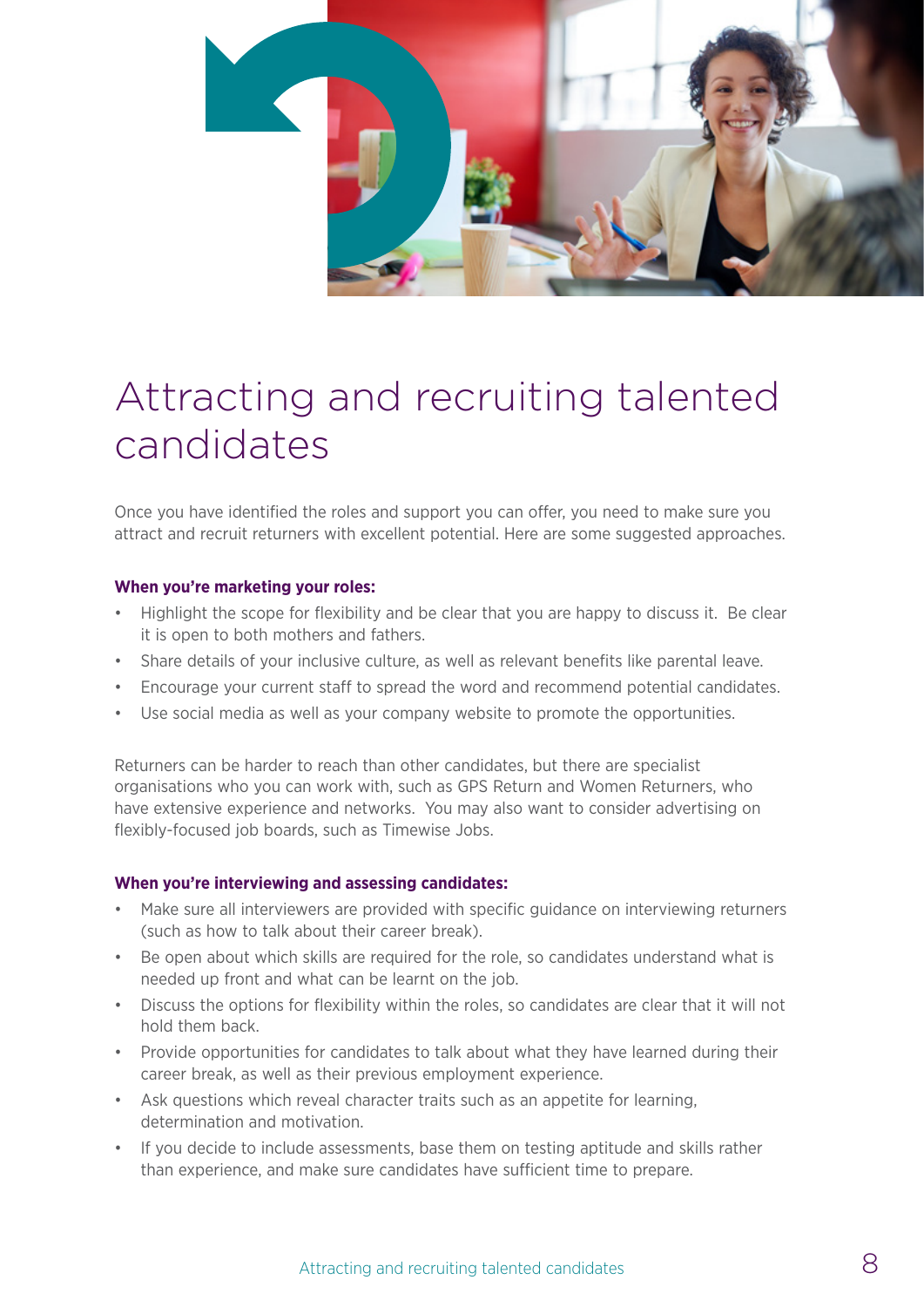### Supporting your returners to succeed

Some organisations offer extra support to returners to ease the transition back into work. Here are some ideas for how you could approach this:

- **Include feedback from candidates.** Discuss what support candidates feel they might need during the interview process, and factor in their suggestions.
- 2 **Extend your induction process.** Returners may need extra help with everyday processes other people in the office take for granted.
- 3 **Support line managers.** It is vital to help line managers understand the best way to support returners, including managing their flexibility, setting objectives and building in regular check-in sessions.
- 4 **Provide information on benefits such as buying additional leave.** This will help returners feel supported to manage their outside commitments.
- 5 **Create links with HR.** Allocate responsibility for providing regular and ad-hoc support for individual returners to a member of the HR team.
- 6 **Give each returner a buddy.** Having a go-to person for informal advice and day-to-day questions can help returners settle in more quickly.
- 7 **Offer career coaching.** Group or individual coaching can help returners work through issues such as setting personal objectives, building confidence and overcoming setbacks.
- 8 **Set up a support group.** Help your returners learn from each other and share their experiences by setting up a group within your organisation or with external support.
- 9 **Enlist previous returners.** If any of your current employees joined you after a break, ask them to share their insights and experience with your new recruits.

90% of respondents said there was no returner support provided and 92% said a dedicated programme would have been beneficial.

(Source: MMB website survey of 1000 working mothers, 2018)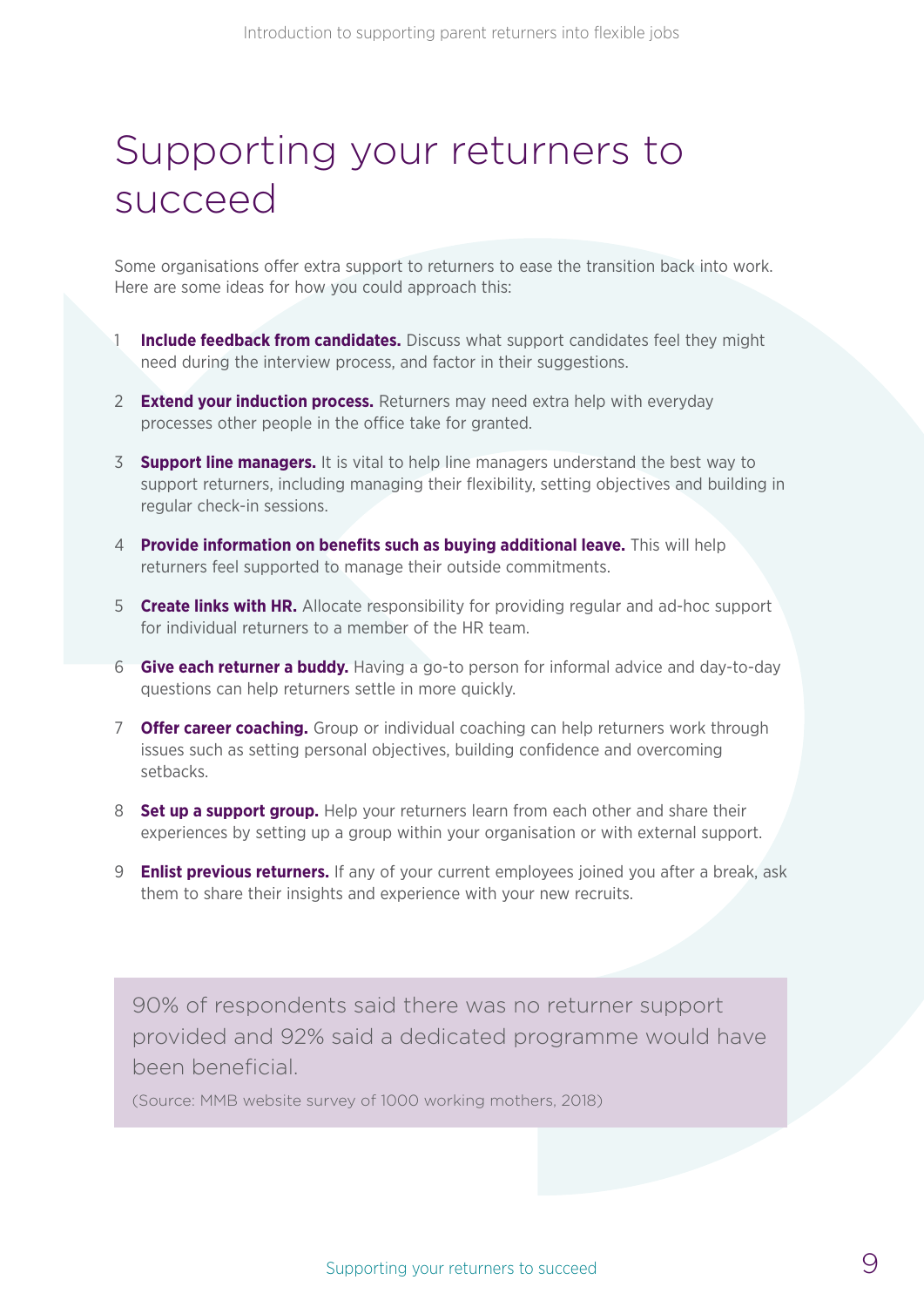## Creating a flexible culture within your teams

The teams that your returners will be joining will need to be supportive of any flexible working arrangements you have agreed. Creating a flexible culture is a more in-depth process than we can cover here, but these are some useful points to consider:

- Make sure everyone feels they have an opportunity to speak to you about their working pattern and flexible working options. Encourage the team to support each other to achieve a working pattern which works for them.
- If having a flexible team member will mean potential gaps in service or response times, you will need to plan how this is handled, to avoid their team mates being given extra work.
- Ensure you have good channels for communication, so that if someone is out of the office or not working some of the time, they will not miss out on key communication.
- Make objectives outcome-focused not input-focused, so that individuals are clear on what they need to deliver, but have some choice about how and when they do the work.

### Conclusion

Creating a successful returner strategy is not an off-the-shelf process. You will need to design and deliver roles and support that suits the specific needs of your business, with engagement from your leadership team and buy-in from managers and other team members. But the rewards to your business are well worth the investment of your time and energy.

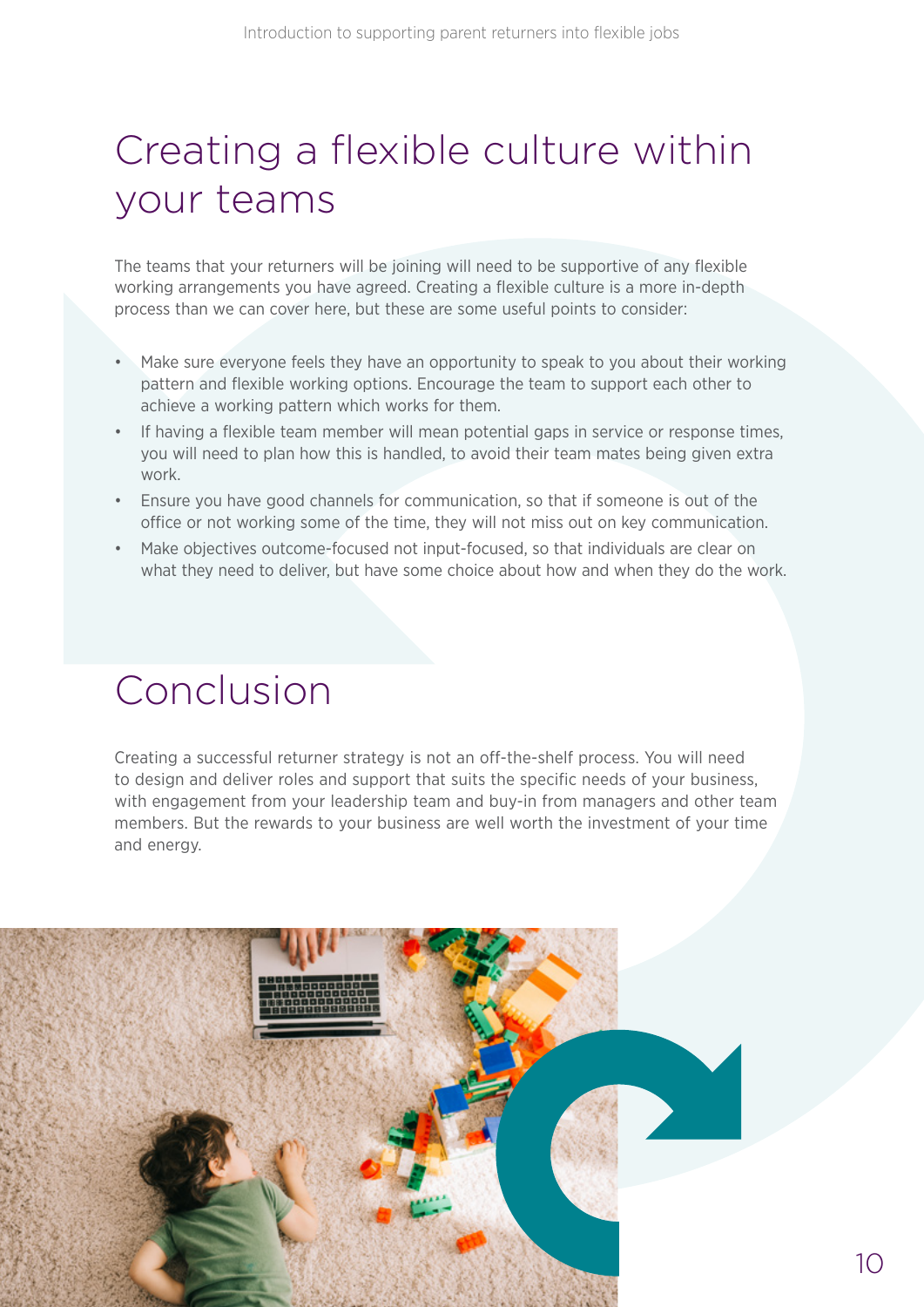### Additional resources

Timewise and Women Returners have previously worked with the Government Equalities Office to create an in-depth guide to returner programmes. If you would like to dig deeper into the subject, you can access it here:

[https://assets.publishing.service.gov.uk/government/uploads/system/uploads/attachment\\_](https://assets.publishing.service.gov.uk/government/uploads/system/uploads/attachment_data/file/685064/Returner_Programmes_-_Best_Practice_Guidance_for_Employers.pdf) data/file/685064/Returner\_Programmes - Best\_Practice\_Guidance\_for\_Employers.pdf

Other useful contacts and resources include:

#### **• CIPD**

The Chartered Institute of Professional Development (CIPD) is the professional body for HR professionals, with more than 145,000 members worldwide.

<https://www.cipd.co.uk/knowledge/fundamentals/relations/flexible-working/factsheet>

#### **• Timewise**

Timewise is a flexible working consultancy, helping employers design innovative solutions that attract talented loyal people and create fair workplaces. They also run a flexible jobs board, Timewise Jobs.

<https://timewise.co.uk/> [https://www.timewisejobs.co.uk](https://www.timewisejobs.co.uk/)

#### **• Government Equalities Office**

The GEO is responsible for equality strategy and legislation across government. They take action on the government's commitment to remove barriers to equality and help to build a fairer society.

<https://www.gov.uk/government/organisations/government-equalities-office>

#### **• Women Returners**

Women Returners is a consulting, coaching and networking organisation which specialises in enabling women professionals to return to work after an extended career break. <http://womenreturners.com/>

#### **• Equalities and Human Rights Commission (EHRC) and Working Forward**

The EHRC is the national equality body for Great Britain. The body, working in conjunction with businesses and industry, has launched the Working Forward campaign to support pregnant women and new parents in the workplace.

[https://www.equalityhumanrights.com/en/pregnancy-and-maternity-workplace/working](https://www.equalityhumanrights.com/en/pregnancy-and-maternity-workplace/working-forward)[forward](https://www.equalityhumanrights.com/en/pregnancy-and-maternity-workplace/working-forward)

#### **• Women's Business Council**

This government-backed, business-led council has the aim of ensuring real action to maximise women's contribution to economic growth.

[www.womensbusinesscouncil.co.uk](http://www.womensbusinesscouncil.co.uk/)